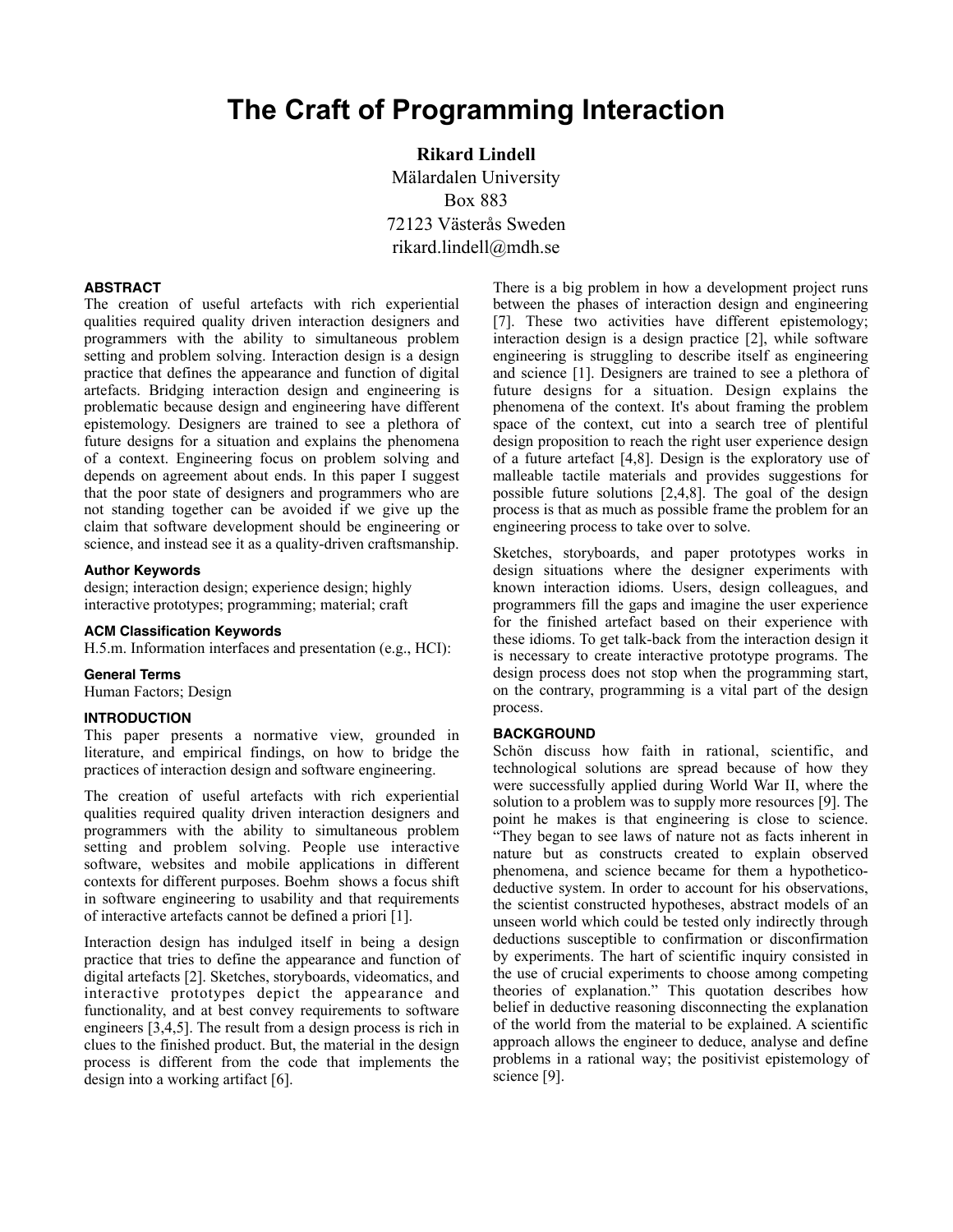# rnd engineering market

### **Figur 1. Buxton's image of the organisation for the engineering driven product development [4].**

Boehm describes in his expose of just over a half-century of software engineering how the field evolved, mainly that we increasingly focusing on usability and value [1]. Software engineering has realised the problems with the top-down waterfall development model and introduced iterative models [10]. These models deal with changes in the problem space by development iterations. Each iteration in the spiral model or in the rational unified process (RUP) is basically a waterfall model. The foundation is still the technical rationality epistemology.

Buxton describes how an engineering-driven organisation is organised in a simple diagram [4], see Figure 1. First you do research and development, then you do engineering, and finally hand the product to the sales organisation. This type of organisation requires an agreement on ends. At changes and difficulty in clearly defining the problem dissonance arises in the organisation: "Technical Rationality depends on agreement about ends." In the citation Schön delineates how technical rationality does not address situations where the result is uncertain and where there is no ready-defined problem to solve.

### **Reflection-in-action and interaction design**

Technical rationality and focus on ends has a different epistemological dimension than Reflection-in-action - Schön's term for the reflective practitioner way of thinking and acting. The reflective practitioners have practical knowledge (knowledge-in-practice), they can be aware or unaware of this knowledge regardless of guild. Reflective practitioners deal with problem setting and unique and complex situations, mainly through reflection-in-action (reflection-in-action). Reflection-in-action can be summarized in three phases that are repeated: (1) Frame the problem, assess the situation, and understand the working material. (2) Perform moves over the situation. These moves are parts of the practitioner's repertoire. They are small experiments with the intentional result, but often with unintended effects (both positive and negative). (3) Reflect and evaluate the consequences of action in conversation with the situation. Practitioners take in and reflect on how the situation responds (talk-backs). The conversation happens in what Schön calls the medium's language. After this phase the process starts over again.

Design problems are often vague, complex, and contradictory [11]. In the problem setting phase interaction designers name the phenomena that they will pay attention to and work with. They create design concepts through various design techniques: sketches, mood boards, storyboards, or paper prototypes to better understand and

frame the problem. Concept design are evaluated and refined through introspection, criticism, and user studies, such as Wizard of Oz method [4]. The design work will also increase the understanding of the situation and context. Sketching interfaces and designing paper prototypes will also learn interaction designers more about the context [12]. Figure 2 shows a design driven organisation and how the design team follows the design through the entire process. Such an organisation also understand that fellows close to the market can provide feedback from users.

Interaction Designers have a repertoire of interaction styles that they can apply for different problems [3]. To be able to design great interfaces interaction designers should master programming. It is part of being conscious of the design material [5, 13]. While interaction designers can implement a design by composing software, they must not be seduced by technologies for technology's sake.

Interaction Designers create architecture for interactive artefacts and their spatial and temporal properties. They design the artefact topology, the artefact appearance on the screen or in the space and how artefact change over time because of interaction. Interaction Designers understand the consequences of different designs and have a feel for how a design can be realised. Similarly, interaction designers build interactive prototypes for technical substantiate and in full understand what they designed. Its about material consciousness [14]. The difference between the architect and interaction designer is that the latter build their model in full scale, albeit quickly, and at times chaotic, but it is a model and not a product.

## **Craft**

The profession, the knowledge, and ability to design interactive artifacts is a creative craft. McCullough discusses the craft related to interactive technology use and how an artisan approach can enrich interaction design [15]. According to McCullough, there is a wide gap between the design of digital artifacts, and computer science and software engineering.

That craftsmanship has not been highly regarded is not new. Within software engineering is sometimes used craftsmanship derogatory to describe careless programming. Boehm for instance, uses the notion of craftsmanship as analogy for the 1960s, lack of professional discipline and careless "cowboy programming" [1]. However, negligence has nothing to do with craft. On the contrary, describes Sennett the craftsman as a quality-driven bordering on manically busy perfecting his/her work [14].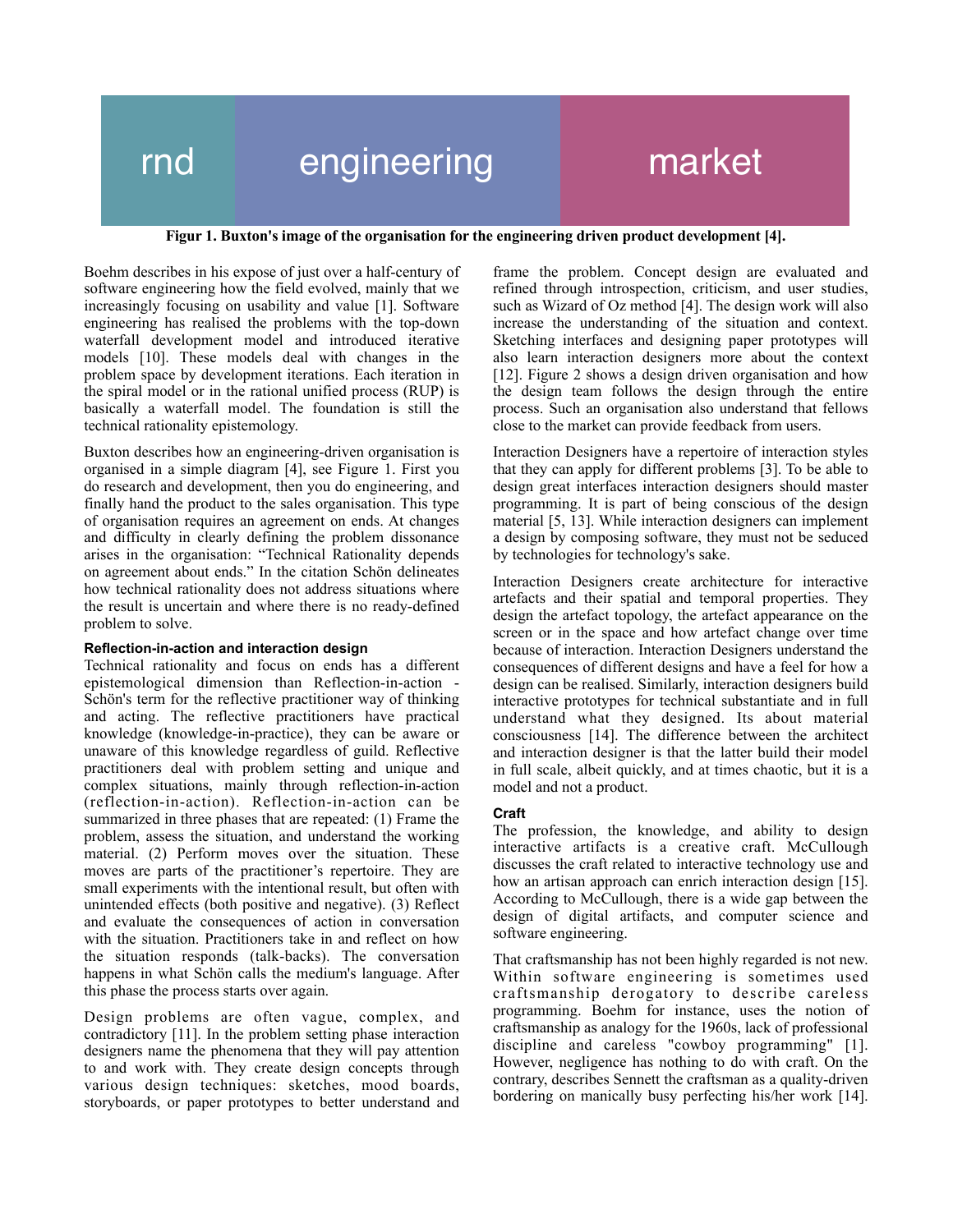## design engineering market

**Figure 2. Modified figure of Buxtons model of a design-driven organisation [4].**

The craftsman must be patient and not tempt to do quick fixes. But, the craftsman's commitment is to do a good craftsmanship for its own sake.

"Craftsmanship may suggest a way of life that waned with the advent of industrial society–but this is misleading. Craftsmanship names an enduring, basic human impulse, the desire to do a job well for its own sake. Craftsmanship cuts a far wider swath than skilled manual labor; it serves the computer programmer, the doctor, and the artist; parenting improves whet it is practiced as a skilled craft, as does citizenship. In all these domain, craftsmanship focuses on objective standards, on the thing in itself. [...] And though craftsmanship can reward an individual with a sense of pride in work."

Sennett describes the craftsman's ability to simultaneously identify problems and solve them. This is consistent with Schön's ideas about refelektion-in-action, discussing problems qualifying in difficult situations. Sennett says that problem setting and problem solving has a rhythm that relates subconscious and conscious reflection-in-action.

"Every good craftsman conducts a dialogue between hand and head. Every good craftsman conducts a dialogue between concrete practices and thinking; this dialogue evolves into sustaining habits, and these habits establish a rhythm between problem solving and problem finding." [14].

### **Material**

Information technology, according to Löwgren and Stolterman, is a material which it has no recognisable features [3]. This view combines interaction with "traditional" design trades and crafts.

The similarity between the industrial designer and architect on the one hand and the interaction designer however, lies in creating technology. But, the industrial designer and architect's material is concrete as opposed to interaction designer material that is intangible. We distinguish between these disciplines from one another by the material they are working in and what they create, but they have similar practices, methods, and approaches to design. IT is on the surface visual, auditory, or haptic, but this is an illusion created by calculations and represented in ones and zeros and described with programming languages. Media and language for interaction designers are sketches of the interface's appearance, creating paper prototypes and to

<span id="page-2-0"></span><sup>1</sup> [http://manifesto.softwarecraftsmanship.org/](http://manifesto.softwarecraftsmanship.org)

write computer programs that embody digital artefacts' behaviour in working prototypes.

If we do not consider the development of software such as software engineering, which qualities are in the development process for the continuing development work performed as a work of reflective practitioners and quality driven craftsmen?

### **PROGRAMMING IS A CRAFT**

"How can we make sure we wind up behind the right door [good code or bad code] when the going gets touch? The answer is: craftsmanship." [16].

In Martin et. al quote there is a notion of pursuing the mastery of craftsmanship. Gaining experience through a dialogue between tacit knowledge and explicit critique, and relying on their mastery in their practice. [14].

### **Empirical Findings**

The Manifesto for Agile Software Development and later the Manifesto for Software Craftsmanship provide both empirical evidence supporting the idea of programing as a craft. Manifesto for Agile Software Development was written as a critique of a rigid approach to requirements specification, analysis, design and documentation and to put focus on creating useful artifacts with rich user experience. The manifesto reads: Individuals and interactions over processes and tools, Working software over comprehensive documentation, Customer collaboration over contract negotiation, and Responding to change over following a plan [17]. The manifesto reflects the programmer's frustration that spend most of the time to document and manage the project instead of writing code.

As I write this, the Manifesto for Software Craftsmanship<sup>[1](#page-2-0)</sup> – Raising the bar has been signed by over 9,000 people (9,410) with the constant rising number of signatures. The manifesto reads:

"As aspiring Software Craftsmen we are raising the bar of professional software development by practicing it and helping others learn the craft. Through this work we have come to value: Not only working software, but also wellcrafted software. Not only responding to change, but also steadily adding value. Not only individuals and interactions, but also a community of professionals. Not only customer collaboration, but also productive partnerships"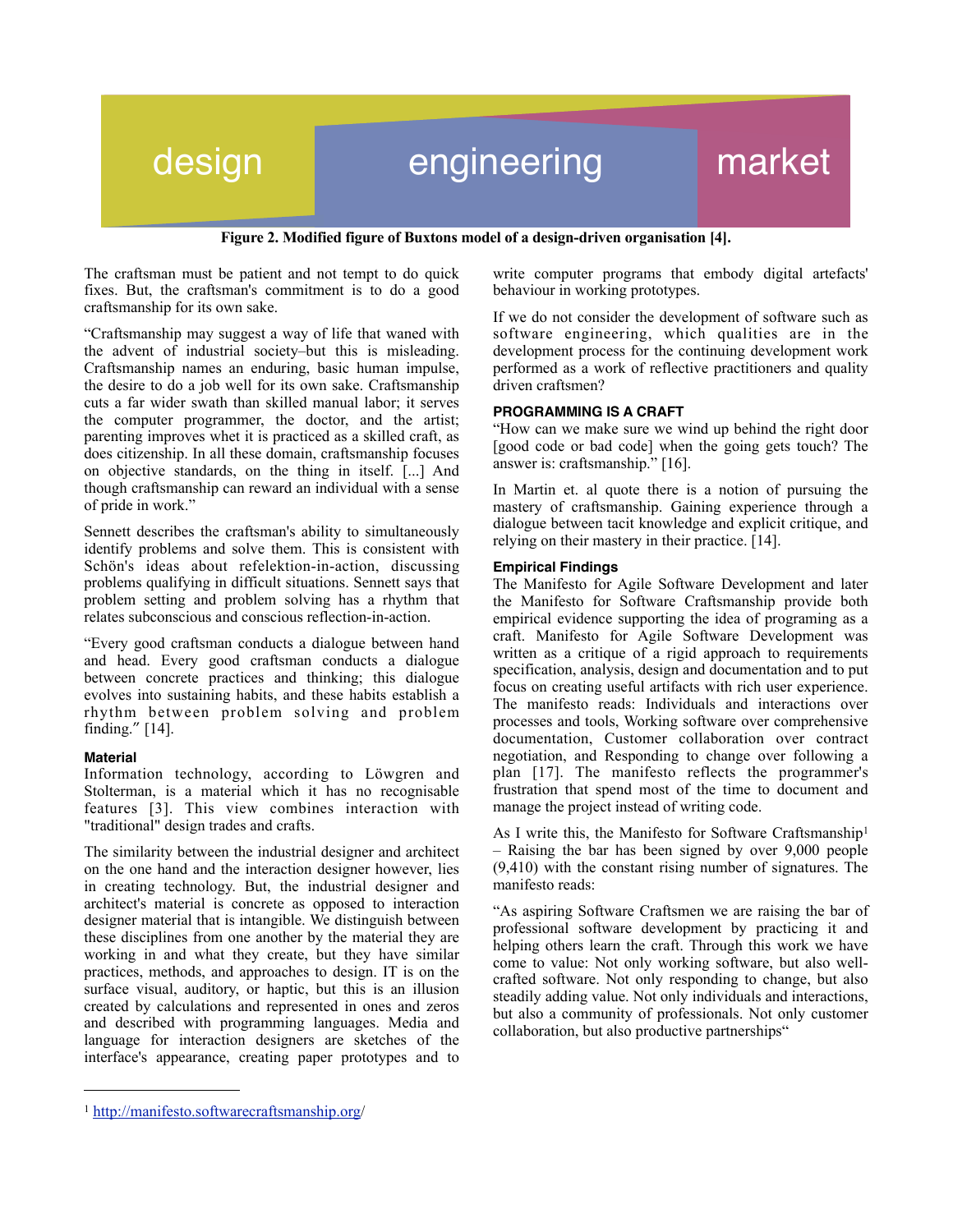## design software craft market

### **Figure 3. Design and Programming as a craft facilitates the transition in the design work's change of materials and technology – from paper to pixels from sketches to code.**

The development of software - programming - is an activity with a wide range of intrinsic properties that are closer to craft than science or engineering. Sennett describes the Linux programmer as the modern craftsman [14].

"People who participate in "open source" computer software, particularly in the Linux operating system, are craftsmen who embody some of the elements first celebrated in the hymn to Hephaestus, but not others. [...] The Linux system is public craft. The underlying software kernel in Linux code is available to anyone, it can be employed and adapted by anyone; people donate time to improve it. Linux contrast to the code used in Microsoft, its secrets until recently hoarded as the intellectual property of one company. During these two decades, the software industry has morphed within its brief life into a few dominant firms, buying up or squeezing out smaller competitor. In the process, the monopolies seemed to churn out even more mediocre work." [14].

Martin et al. press the importance of quality-driven and disciplined practice in the programming craft. The programmer must carefully name functions, classes, interfaces, methods [16]. Martin et al. focus on the code, to carefully write clean code based meticulous attention on the principles and guidelines for the scope of a function or method, of responsibility for a class, how test-driven development is pursued, how concurrency is best implemented, etc. Above all, Martin et al. show that the problem cannot be solved at once but a problem can be explored by writing tests and constant iteration of possible improved solutions.

Agile Development with XP and Scrum in particular is a big step for software engineering in the direction of focusing on service qualities and user experience as opposed to non-agile development models, such as RUP, the spiral model, and waterfall model. But, despite the Agile Manifesto have XP and Scrum and other iterative development models still a clear plan-implement-evaluate cycle oriented that extends over a longer period, as at least weeks, but in practice longer. A common feature for these methods is agreement about ends.

In recent years, the Kanban method attracted attention by providing even greater freedom for adaptation [19]. "Scrum is less prescriptive than XP, since it doesn't prescribe any specific engineering practices. Scrum is more prescriptive than Kanban though, since it prescribes things such as iterations and cross-functional teams. ... Kanban leaves almost everything open. The only constraints are Visualize Your Workflow and Limit Your WIP. Just inches from Do Whatever, but still surprisingly powerful." [19]. This quotation shows how Kanban can be a support for an agile development process in constant change. Kanban allows the goal of a work in progress (WIP) change during the process. This means that a WIP can have an open end. Thus, Kanban a radically different approach than all the earlier development models; Scrum, XP, RUP, Spiral model and Waterfall model included.

The open-endedness of Kanban stands out and allows practitioners reflection-in-action. Dealing with messy situations and continuous problem setting and problem solving important becomes pillars of programmers' work. This makes the interaction designer and the programmer standing on common ground; craftsmanship epistemology. The ongoing design process turns into a software craftsmanship process, see Figure 3.

The main difference between interaction designers and programmers is that the material of interaction design has slightly different characteristics than the material for programming. The transition between design and programming is in this situation regards the knowledge exchange between practitioners of different repertoires.

### **DISCUSSION**

According Buxton et al the problem setting should be done without writing code. However, programming is a good tool for a design that is difficult to portray on paper; for example, collaboration, pliable, or highly interactive features. Innovative interaction techniques require interactive prototypes. But, exploratory programming allows various designs to be explored and in retrospect transform the code into clean code [15]. One way to explore a design is to propose solutions by writing tests. By first writing tests explores and sets the problem while the programmer simultaneously solves the problem [15].

Buxton notes that there is still a division between design and engineering and suggests how it can be bridged [13]. But, is still an open question for research in design and software engineering [7, 13].

We need to use methods of agile software development with a different approach. The development model Kanban contains characteristics that allow an artisanal approach. The Kanban development model does not prescribe specific roles, and is designed to accommodate continual change.